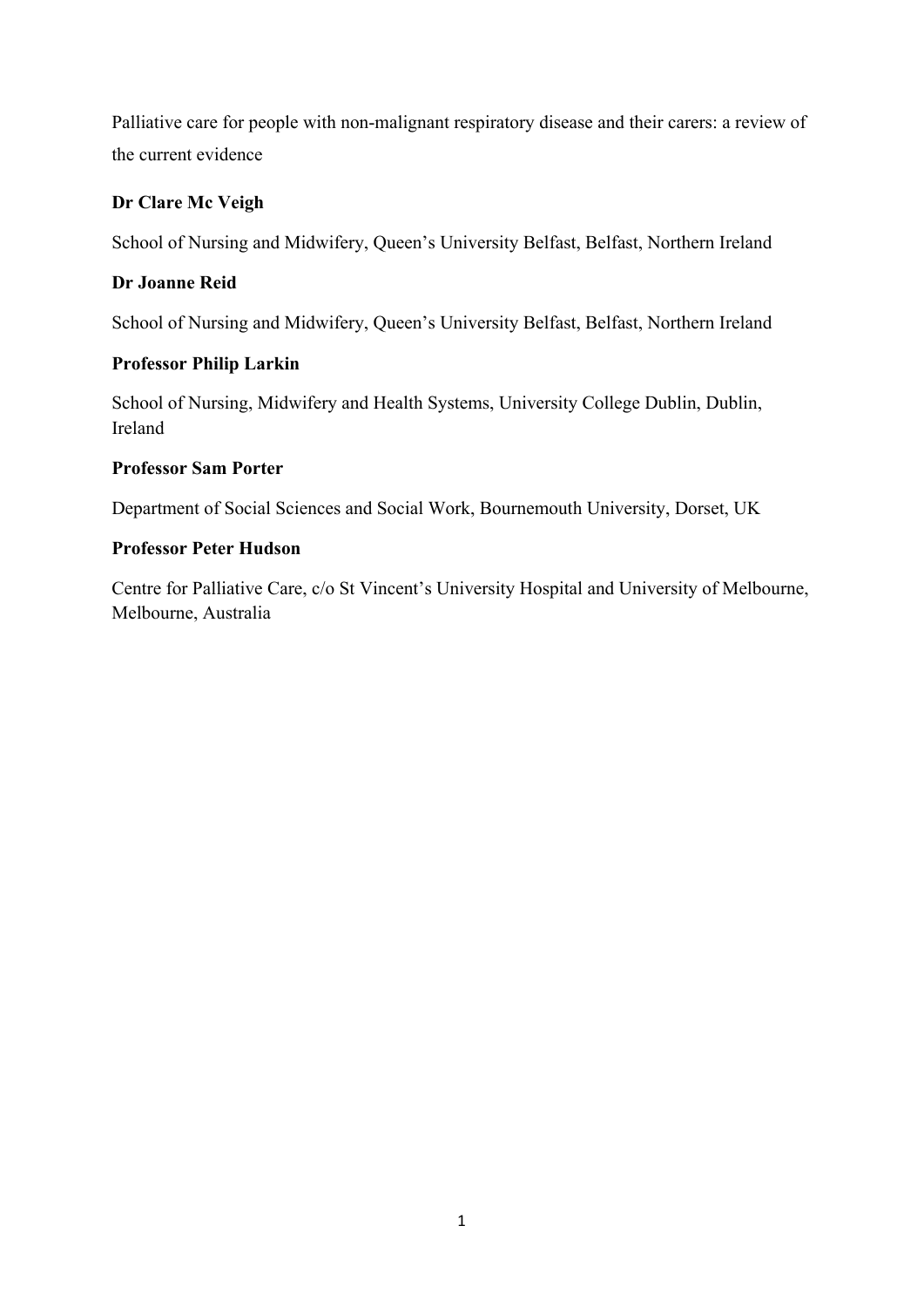### **Abstract**

**Background:** Internationally, non-malignant respiratory disease (NMRD) is on the increase. However, although palliative care is recommended as an appropriate healthcare option for this client group, evidence suggests that these patients and their carers do not receive the same standards of palliative care as patients with a malignant lung condition.

**Aim:** The aim of this review was to provide a critical overview of the current evidence base in relation to the palliative service provision for people with NMRD and their carers.

**Methods:** A review of the literature was conducted in July 2015 and updated in October 2017, focused on the palliative care service provision for patients with interstitial lung disease, COPD and bronchiectasis.

**Results:** Seventy-one empirical studies were included in the review and grouped in to two main themes: Patient and carer's bio-psychosocial symptom needs and management, and Palliative care service provision for patients with non-malignant respiratory disease and their carer.

**Conclusion:** The majority of palliative research focuses on patients with a diagnosis of COPD. A deeper insight is required into the palliative service provision experienced by those with other forms of non-malignant respiratory disease such as bronchiectasis and interstitial lung disease.

### **Key Words**

Literature Review, Respiratory Disease, COPD, Bronchiectasis, Interstitial Lung Disease, Palliative Care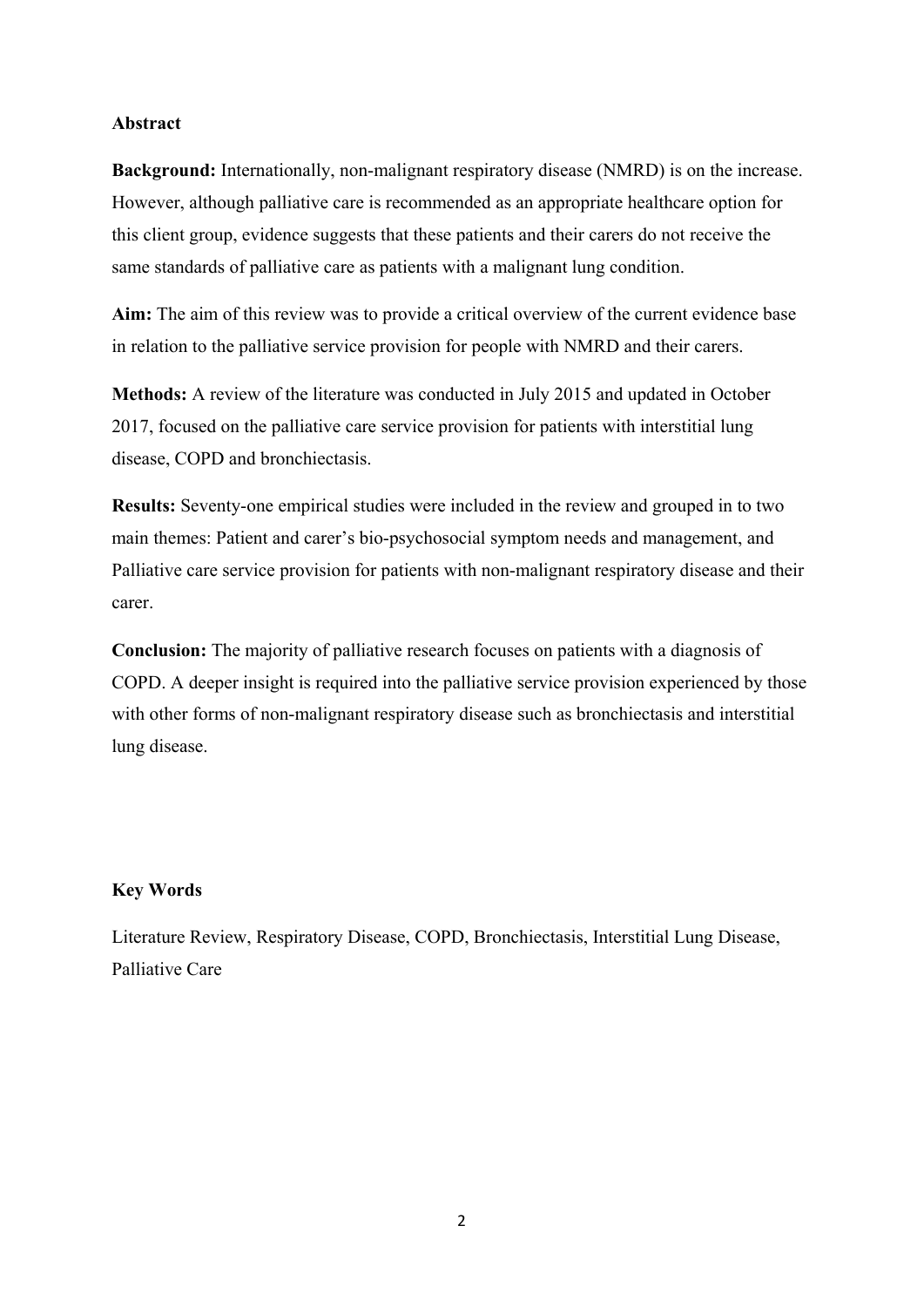#### **Introduction**

The World Health Organization (WHO) (2002) define palliative care as a holistic approach to the care of those with a life limiting illness and their carers, that relieves and prevents suffering through the early identification and assessment of physical, psychological, social and spiritual symptoms. Originally, the only patients who had access to palliative care services were those with a diagnosis of cancer and nearing the end of their life. More recently however, it has been recognised that palliative care is also applicable to patients with a nonmalignant disease, not just malignant disease (Mitchell *et al.* 2012), and is an integral part of a patient's disease management (O'Neill and Fallon 1997) from diagnosis.

Non- Malignant Respiratory Disease (NMRD) is an umbrella term that includes conditions such as Interstitial Lung Disease (ILD), bronchiectasis and Chronic Obstructive Pulmonary Disease (COPD) (National End of Life Care Intelligence Network 2011). Two hundred and ten million people worldwide have a diagnosis of COPD and, although the exact amount is not known, it is estimated that millions of others have other forms of chronic respiratory diseases such as ILD and bronchiectasis (WHO 2008). Non-malignant respiratory disease is a chronic, non-curable, progressive illness that requires appropriate treatment and palliative symptom management. Healthcare professionals (HCPs) provide palliative care in order to help improve the physical, psychosocial and spiritual well-being of patients with a lifelimiting illness, and their families (Mc Veigh 2016). The palliative care provided by HCPs that specialise in this area is known as specialist palliative care, and these professionals provide palliative expertise, services and resources (Faull and Blankley 2015). Generalist palliative care providers are HCPs who provide patients with palliative care however are not defined as specialists due to not having received accredited palliative care training (Gott *et al.*  2012). Although NMRD is on the increase internationally and nationally, evidence suggested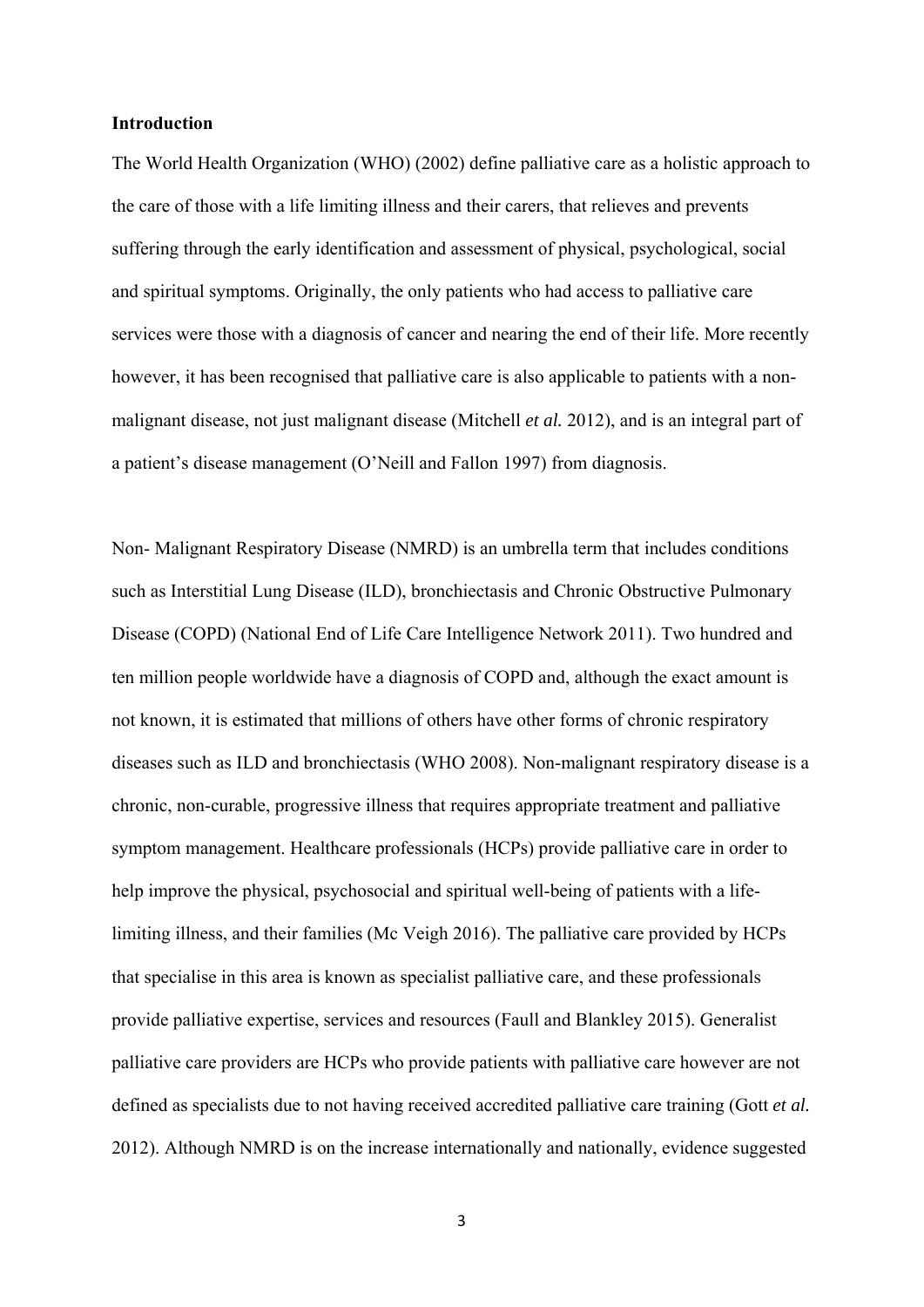that patients with NMRD and their carers do not receive the same standards of palliative care as patients with malignant respiratory disease (Goodridge *et al.* 2008: Partridge *et al.* 2009). The overall aim of this literature review was to critically discuss the current evidence base in relation to the palliative service provision for people with NMRD and their carers.

## **Literature Review**

The search strategy within this literature review is described in Figure 1. Papers were excluded that did not meet the inclusion criteria (table 1). Empirical research papers were evaluated with guidance from the Critical Appraisal Skills Programme (CASP) critical appraisal tools (CASP UK 2012), to ensure a systematic and rigorous approach (Aveyard 2014). The CASP critical appraisal tools provided an evidence-based approach to assess the quality, quantity and consistency of the specific research designs employed by the empirical research included in the review (CASP UK). The literature was also additionally appraised by discussions with the research team. The use of themes was chosen by the researcher to appropriately identify the most commonly occurring issues in the literature (Aveyard 2010).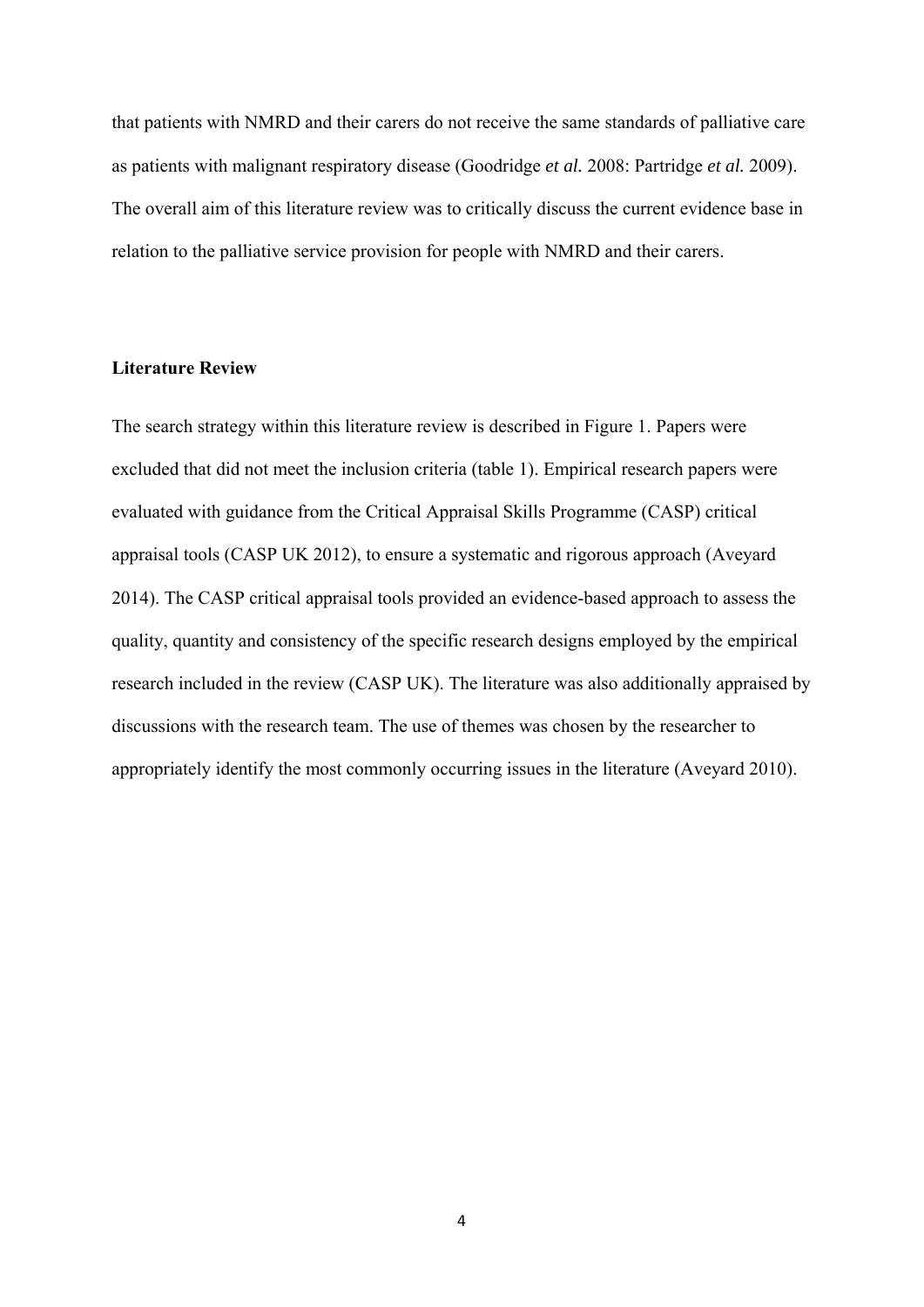## **Figure 1: Flow diagram demonstrating the search strategy involving 3 stages**

#### **STAGE ONE**

#### **KEY TERMS**

• Care\* OR Family OR Patient OR Healthcare Professional OR Client OR People

### **AND**

• COPD OR Chronic Obstructive Pulmonary Disease OR Bronchiectasis OR Pulmonary Fibrosis OR Interstitial Lung Disease OR Sarcoidosis

### **AND**

• "Palliative Care" OR "Terminal care" OR "End of Life Care" OR "Hospice Care"

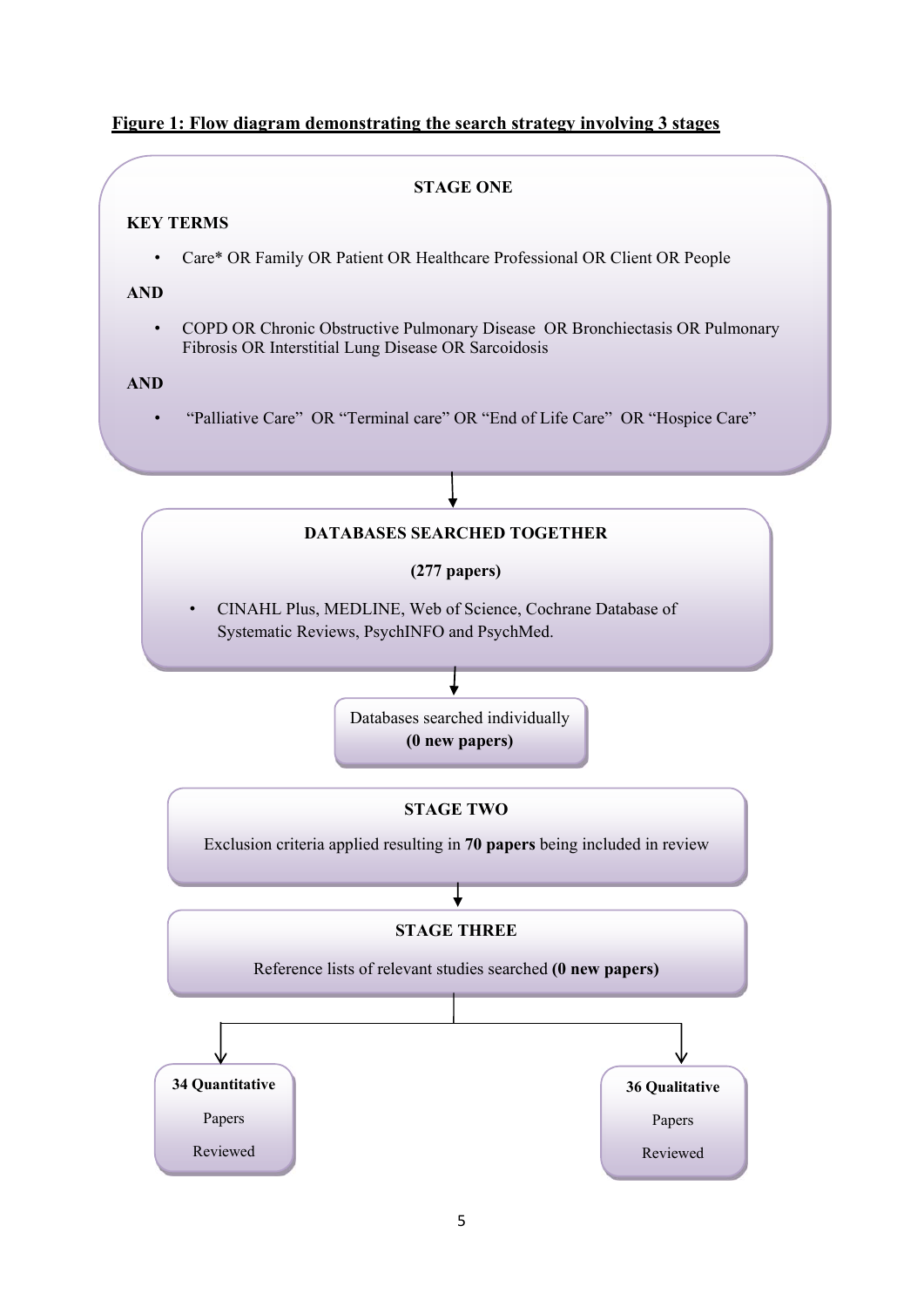#### **Table 1:** Table outlining the inclusion criteria and exclusion

## **INCLUSION CRITERIA**

- Papers that were written in English
- Papers that specifically referred to non-malignant respiratory disease
- Papers published no more than ten years previous to date of initial database search
- Papers that specifically referred to palliative, hospice, terminal or end of life care

## **EXCLUSION CRITERIA**

- Papers that were **not** written in English
- Papers that did **not** specifically refer to non-malignant respiratory disease
- Papers published **more** than ten years previous to date of initial database search
- Papers that did **not** specifically refer to palliative, hospice, terminal or end of life care

In total 70 international papers informed the literature review: 34 quantitative and 36 qualitative. Each empirical paper was explored and the two themes that emerged from the literature were:: *Patient and carer's bio-psychosocial symptom needs and management* and *Palliative care service provision for patients with NMRD and their carer.* 

### **Patient and carer's bio-psychosocial symptom needs and management**

There are a number of complex symptoms associated with NMRD which can lead to reduced quality of life for these patients and their carers. Breathlessness is the symptom most commonly experienced by patients with a diagnosis of NMRD and is often the symptom found to be most distressing and severe (Ek and Ternestedt 2008: Gysels and Higginson 2008: Habraken *et al.* 2008: Blinderman *et al.* 2009: Bausewein *et al.* 2010: White *et al.*  2011: Janssen *et al.* 2011: Bajwah *et al.* 2013). For patients with advanced COPD, breathlessness can cause increased disability and impact on their quality of life (Blinderman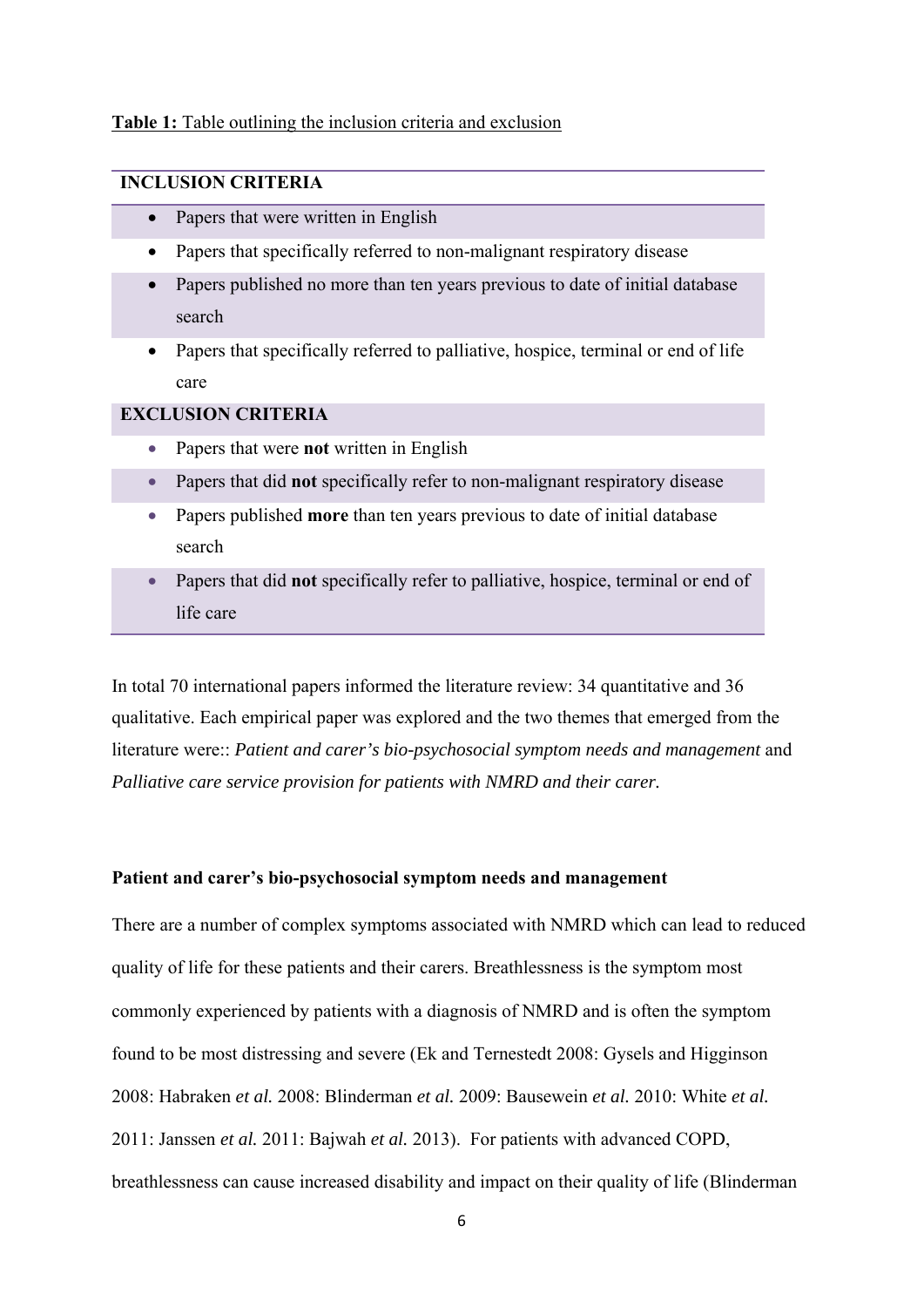*et al.* 2009). Gysels and Higginson (2008) argued that breathlessness can prevent patients with COPD from accessing services. Their research involved semi-structured interviews conducted with 18 patients diagnosed with moderate or severe COPD, who were experiencing problems regarding their breathlessness. Gysels and Higginson conveyed that patients had come to just adapt to their breathlessness and its restrictions as it had gradually worsened from the start of their illness. They also concluded that patients tried to hide how bad their breathlessness was as they associated it with smoking and feared that the public, and healthcare professionals (HCPs), would judge the cause of breathlessness as self-inflicted. Participants additionally expressed that they were given little advice on how to manage their symptoms and were also offered limited treatment options. Gysel and Higginson and previous research (Hasson *et al.* 2008: Ek and Ternestedt 2008) have emphasised the importance of a palliative care approach for patients with advanced COPD.

Breathlessness is a symptom not isolated to patients with COPD as it can also be experienced by patients with other forms of NMRD. Bajwah *et al.* (2013) highlighted that patients with Idiopathic Pulmonary Fibrosis (IPF), a form of ILD, also experienced severe breathlessness due to their condition. Bajwah *et al.* conducted 18 qualitative interviews with patients with advanced IPF, their carers and HCPs involved in their care from two specialist ILD clinics in the UK. However, previous evidence highlighted that patients with ILD experienced multiple symptoms, alongside breathlessness, that were related to their illness (Bajwah *et al.* 2012). Bajwah *et al.* previously completed a retrospective analysis of the case notes of 45 patients with IPF who had died up to 17 months previously in the UK. This study aimed to assess the palliative care symptom needs of patients with IPF, and demonstrated that 93% of participants experienced breathlessness in their last year of life, 60% experienced a cough, 29% experienced chest pain, 29% experienced fatigue and 22% experienced depression or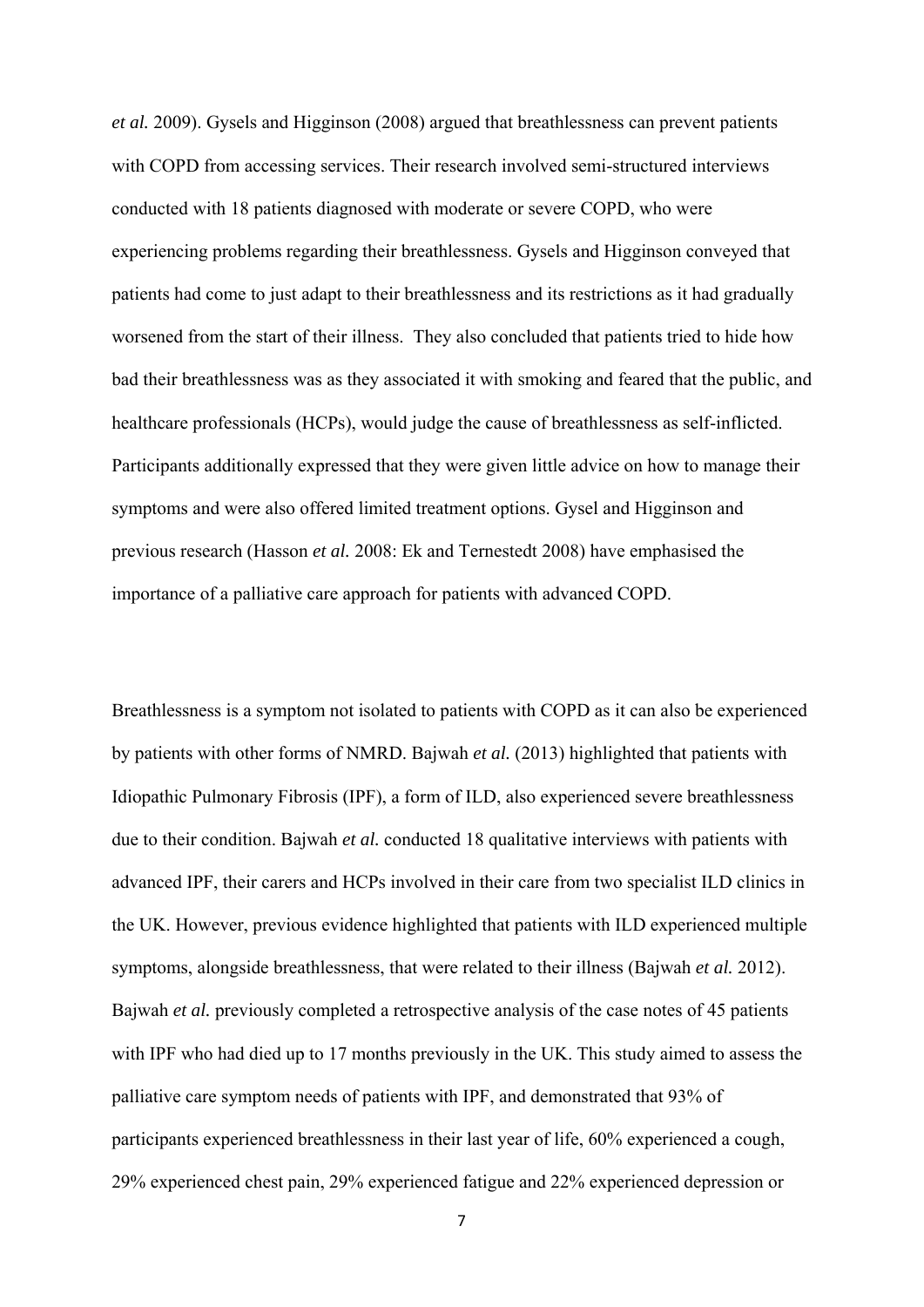anxiety. However as this study involved a retrospective chart review, caution must be taken in interpreting these results as some of the symptoms experienced by patients with IPF may not have been fully documented.

Although breathlessness is typically the main symptom associated with NMRD, patients also experience psychosocial symptoms (Janssen *et al.* 2011: White *et al.* 2011: Philip *et al.* 2012: Stenzel *et al.*2015). White *et al.* (2011) carried out a cross- sectional quantitative study in the UK involving 163 patients with severe COPD. Results illuminated that 35% (95% CI) of the participants were at a high risk of anxiety, and 43% (95% CI) were at a high risk of depression. Similarly, Janssen *et al.* (2011) highlighted that 28% of participants experienced depression, alongside other as physiological symptoms. Janssen *et al.* carried out an observational study in Holland involving 105 outpatients with severe COPD. Results additionally demonstrated that the majority of participants were unaware of the interventions that were available to them to aid both psychological and physiological symptom management, including medication and treatment provided by HCPs.

There have been several studies that have explored the needs and experiences of carers of patients with a NMRD diagnosis (Spence *et al.* 2008: Hasson *et al.* 2009: Gysels and Higginson 2008: Hynes *et al.* 2012: Simpson *et al.* 2010: Philip *et al.* 2014). Caring for a patient with advanced COPD can have a physical and psychological impact on the carer (Philip *et al.* 2014) and they therefore require support from HCPs (Kanervisto *et al.* 2007). Philip *et al.* conducted semi-structured interviews in Australia with active (n=9) and bereaved (n=10) carers of patients with severe COPD. Findings demonstrated that many participants expressed that they had not chosen to be a carer. This related to the perception from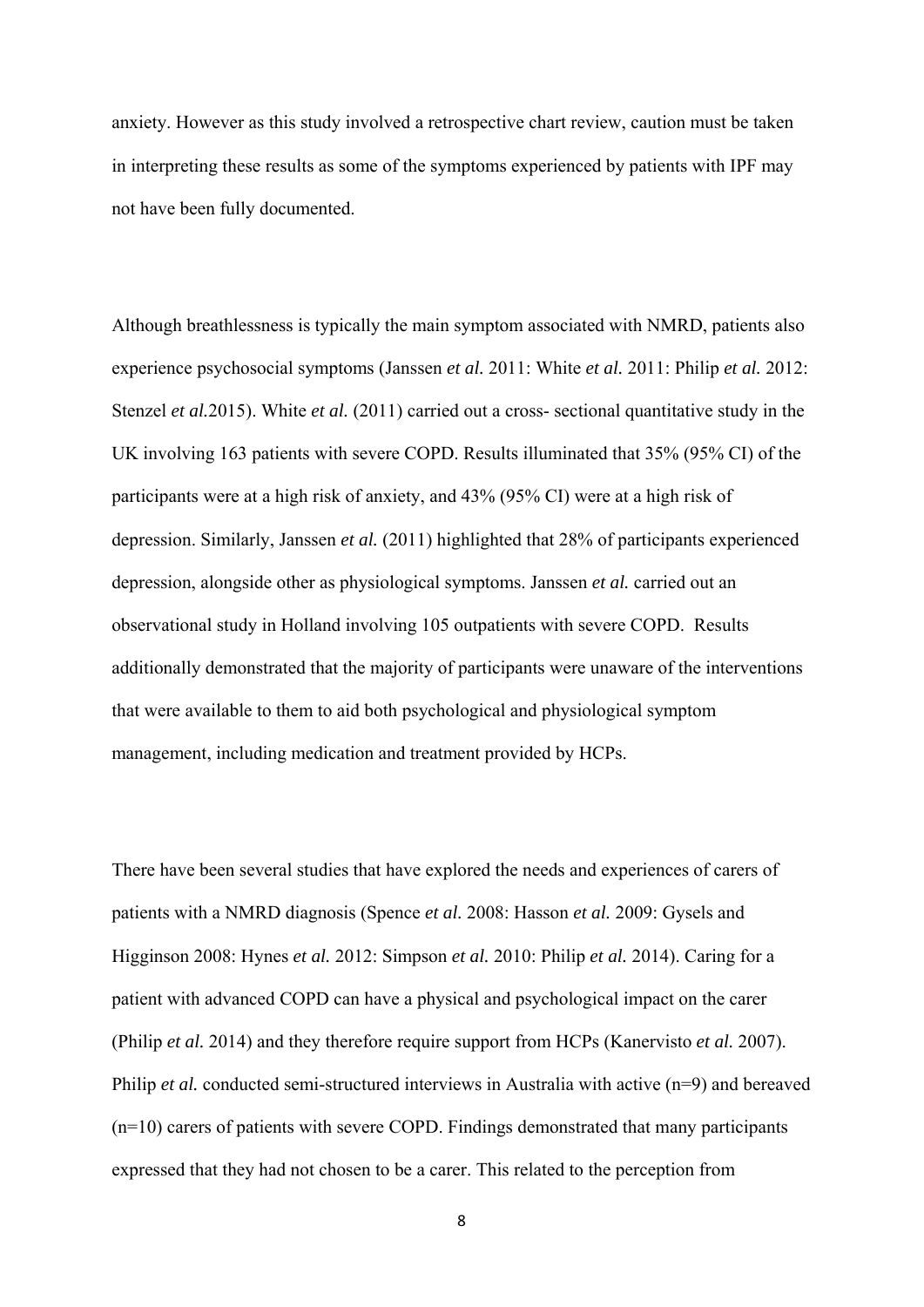participants that the support they provided the patient initially, had gradually developed into them having a significant caring role however there was no alternative to this role as they were the patient's sole carer. Results also indicated that the carer burden participants experienced increased as the patients illness progressed and their needs became more complex. Philip *et al.* also stated that many carers felt their caring role had a psychosocial impact on their health as they felt isolated and unprepared within their role, and experienced anxiety. Healthcare professionals need to recognise the bio-psychosocial needs of carers of patients with severe COPD, and be able to manage them appropriately.

Previous research has also highlighted that the palliative care needs, and symptom burden, of patients diagnosed with severe COPD (Habraken *et al.* 2009: Bausewein *et al.* 2010: Weingaertner *et al.* 2014: Wysham *et al.* 2015: Maric *et al.* 2016) and ILD (Matsunuma *et al.*  2016) may be as high as those with advanced lung cancer. Bausewein *et al.* conducted a cross sectional study in Germany involving 49 patients with cancer and 60 with COPD. Participants in the study completed questionnaires to measure their physical and psychological symptoms, as well as their palliative care needs. Bausewein *et al.*  acknowledged that both groups had similarly high symptom burden and ascertained that the most prevalent symptoms in both groups were: breathlessness (42% cancer, 58% COPD): fatigue (41% cancer, 43% COPD): and cough (38% cancer, 37% COPD). Although this study aimed to recruit patients from hospitals, homes and respiratory clinics, the majority of participants were from an in-patient setting. This may have affected the generalisability of the study as the perspectives of patients within the primary care setting were lacking. Additionally, patients within the acute hospital setting may have been admitted with an exacerbation of their condition and therefore may have experienced greater symptom burden.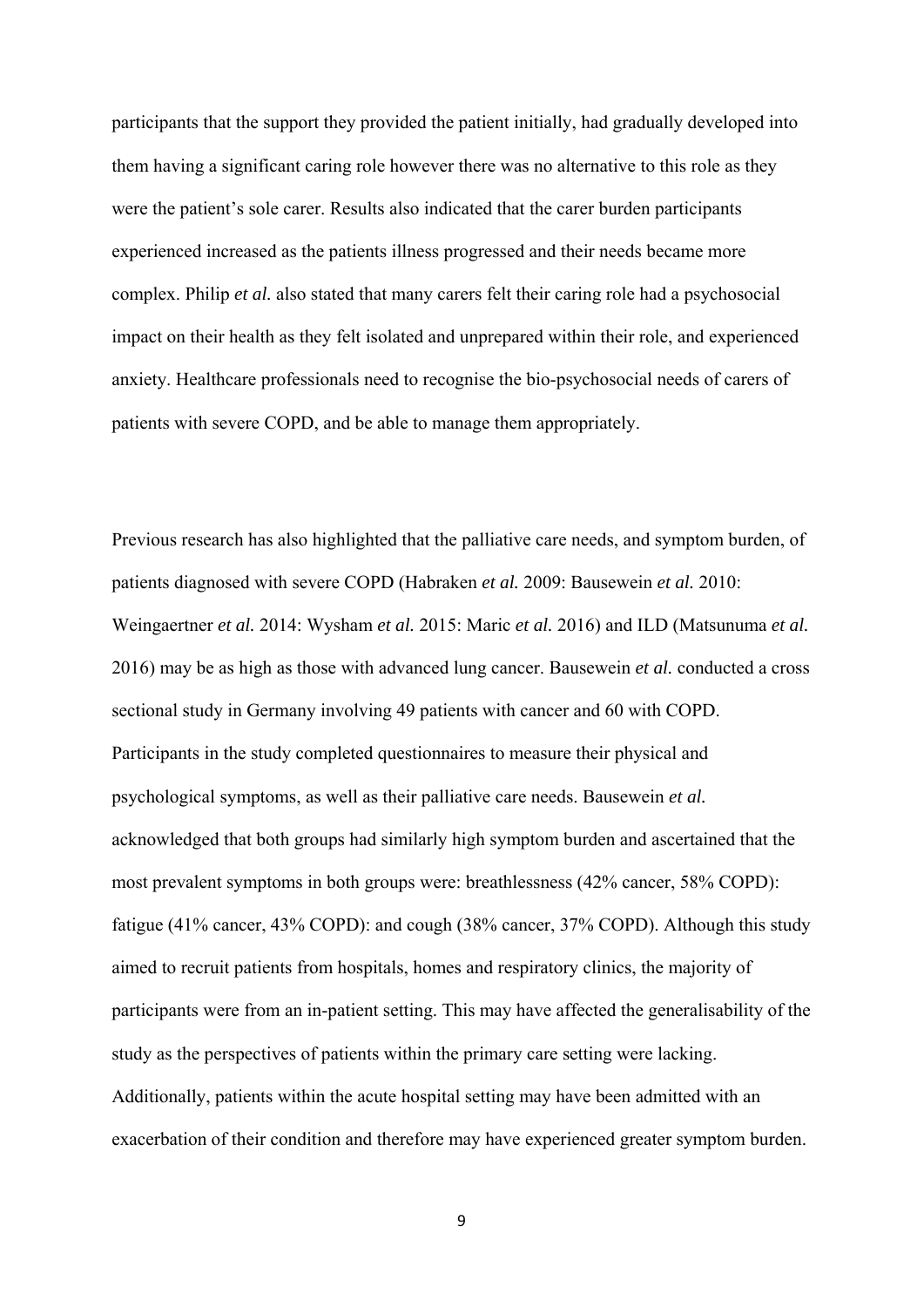However, Bausewein *et al.* demonstrated that patients with COPD had considerable symptom burden comparable to patients with advanced cancer.

Evidence also suggested that NMRD can cause disease uncertainty amongst patients, family carers and HCPs (Gott *et al.* 2009: Pinnock *et al.* 2011: Ek *et al.*2015: Sampson *et al.* 2015). Pinnock *et al.* (2011) explored the perceptions of HCPs, patients and informal caregivers regarding advanced COPD. Pinnock *et al.* (2011 p.5) highlighted that patients with COPD conveyed a 'chaos narrative' of their disease. The patient's condition fluctuated from illness to wellness leaving them unsure of how their illness would progress. Conversely, Bajwah *et al.* (2012) suggested that the ILD trajectory aided patients with this form of NMRD, and their carers, to understand the life-limiting nature of their condition due to its rapid progression. Bajwah reported that as the patient's condition worsened they became aware of the lifelimiting nature of ILD. However, an all-Ireland qualitative study involving 17 bereaved carers of patients with NMRD and 18 HCPs reported that patients with ILD and their carers were often unprepared for the rapid deterioration of their condition (Mc Veigh *et al.* 2017a). Mc Veigh *et al.* illuminated that this rapid deterioration did not provide any further clarity into the life-limiting nature of the disease.

#### **Palliative care service provision for patients with NMRD and their carer**

Optimal and effective health service provision plays a key role in the delivery of effective palliative care to patients with NMRD and their carers. However research has shown that patients with NMRD, and their carers, do not always receive the palliative service provision they require (Fitzsimons *et al.* 2007: Goodridge *et al.* 2008: Gysels and Higginson 2008: Habraken *et al.* 2008: Hasson *et al.* 2008: Roberts *et al.* 2008: Partridge *et al.* 2009: Buxton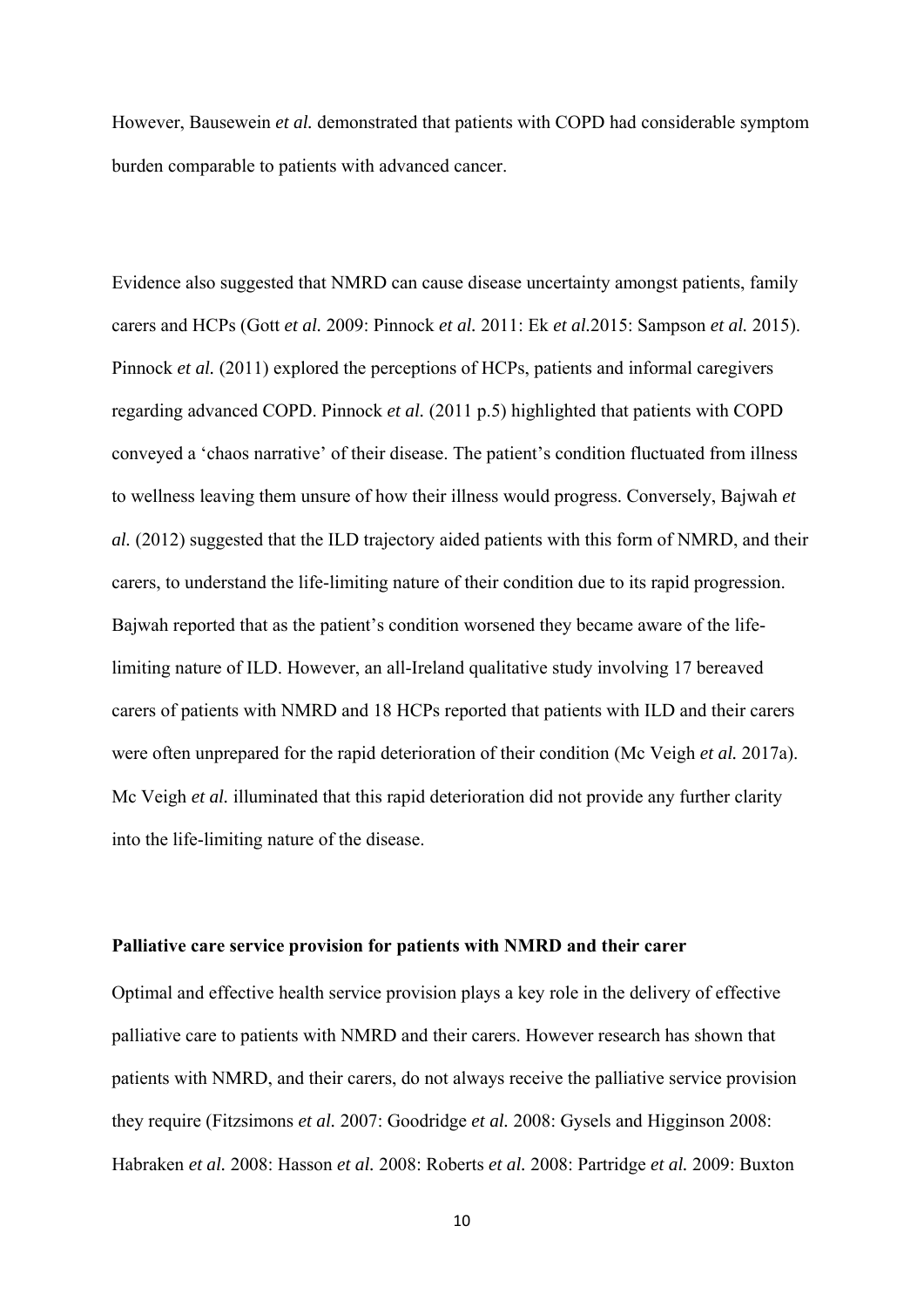*et al.* 2010: Goodridge *et al.* 2010: Janssen *et al.* 2011: Pinnock *et al.* 2011: Mc Veigh *et al.*  2017a: Mc Veigh *et al.* 2017b: Rush *et al.* 2017). Roberts *et al.* (2008) conducted a survey involving 100 acute NHS hospitals across the UK investigating the existing care, and quality of this care, available to patients with COPD. This survey highlighted that less than 50% of the hospitals involved had specialist palliative care services available in their area that included patients with COPD, leading to poor access to local specialist palliative care provision for this client group. This study's main limitation however, was that it sought the opinions of lead respiratory physicians who may have only provided what they perceived to be best practice.

In the UK, patients with NMRD can often have less access to specialist palliative care than those with a malignant lung disease (Partridge *et al.* 2009). Partridge *et al.* carried out a study across England, Wales and NI in which 107 respiratory physicians completed a questionnaire regarding specialist palliative care services for patients with NMRD. Findings indicated that patients with severe NMRD had less overall access to specialist palliative care services (21.5%) than those with lung cancer. The study reported that although two-thirds of hospital inpatients, inclusive of NMRD, could easily access specialist palliative care advice, there was less accessibility related to palliative medicine out-patient services. Also, only a small number of physicians involved in the study reported easy access to hospice day or inpatient care for patients with NMRD. The study's reliability may be questioned as the validity of the questionnaire is not discussed. Also, as previously mentioned in relation to other studies, its results were based on the views of respiratory physicians alone and the study may have gained a greater insight into this phenomenon by involving other members of the multidisciplinary team.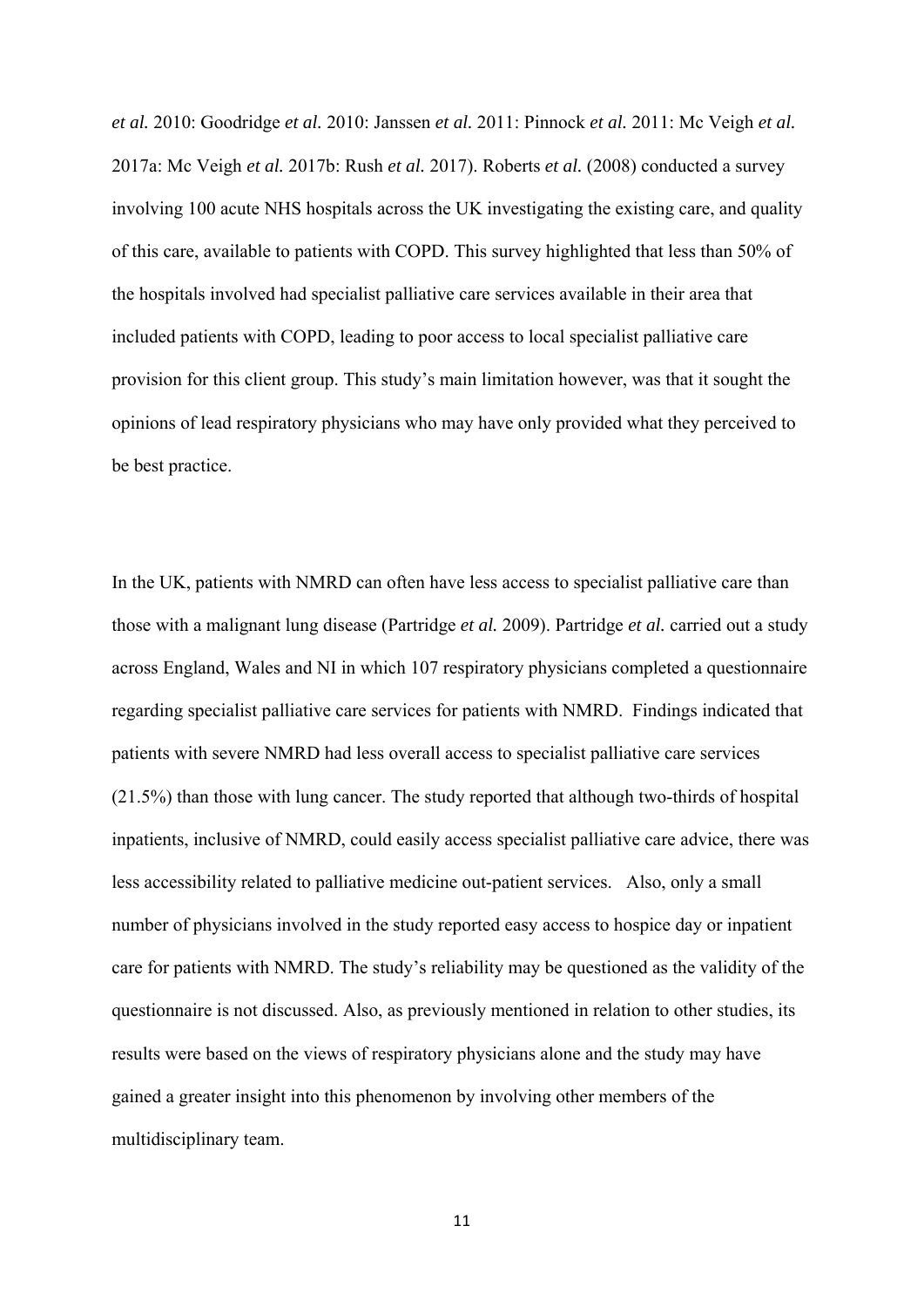The geographical area a patient diagnosed with NMRD lives in can also influence the level of palliative care service provision they receive (Goodridge *et al.* 2010). Goodridge *et al.* (2010) undertook a cohort study retrospectively investigating the healthcare data of 1098 patients who died of a respiratory illness in Canada. This was a novel study as it aimed to examine the rural-urban differences in healthcare utilisation, or location of death for patients who died of COPD or lung cancer. Results conveyed that patients in their last year of life living in rural areas were less likely to receive physician visits and home care services than those in urban areas. However, this study did not investigate the reasons for the differences in the palliative care provided in rural and urban areas. Palliative care provision for NMRD in rural and urban areas needs to be further explored, and future research should not only take into account the patients and carers perspective but also the views of HCPs regarding the delivery of generalist and specialist palliative care to these patients. This will help to provide an insight into what are the barriers and facilitators associated with providing care to patients with NMRD in rural and urban areas.

*Higginson et al. (2014)* conducted a randomised controlled trial (RCT) in the UK assessing the effectiveness of integrating specialist palliative care early for patients with advanced disease. Fifty- four percent of participants had a diagnosis of COPD ( $n = 57$ ), 20% cancer  $(n=21)$ , 18 % ILD  $(n=19)$ , 5% heart failure  $(n=5)$  and 3% had another form of advanced disease (n-=3). The involvement of specialist palliative care early in the disease trajectory of patients with ILD can help manage their physiological and psychosocial symptoms (Higginson *et al.* ). This RCT demonstrated that patients with ILD and COPD who received early specialist palliative care involvement experienced alleviated breathlessness and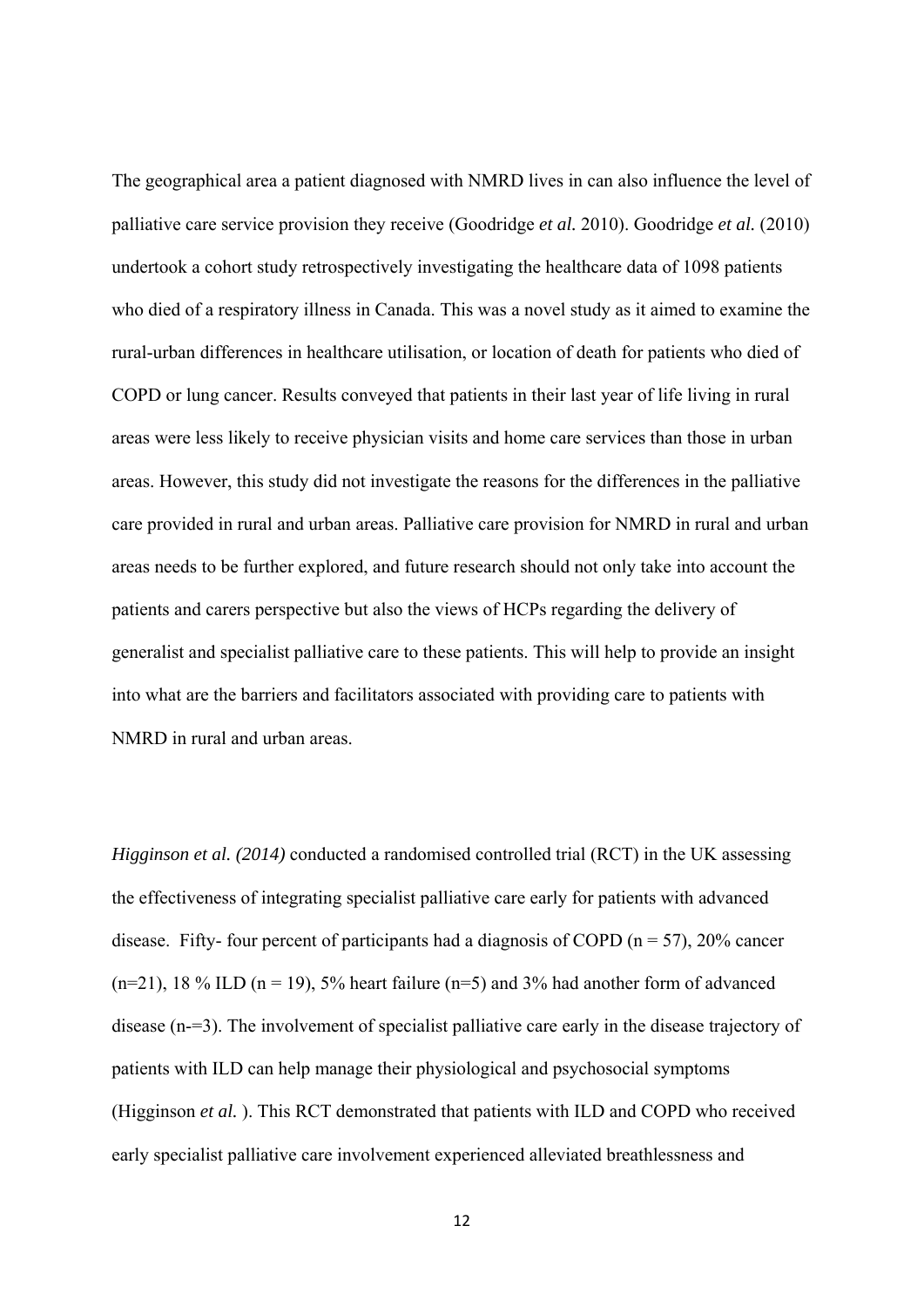increased short term survival:  $100\%$  (n=29) vs. 79% (n=22) for COPD, and  $100\%$  (n=7) vs.  $67\%$  (n = 8) for ILD at 180 days post commencement of the study. Further investigation with this population is required however to illuminate the effects of early specialist palliative care on long term survival, findings that have previously been identified in patients with lung cancer (Temel *et al.* 2010). Although previous research has recommended the involvement of specialist palliative care for patients with ILD (Bajwah *et al.* 2012: Bajwah *et al.* 2013: Higginson *et al.* 2014), referrals to specialist care are often low for this patient group(Bajwah *et al.* 2013: Lindell *et al.* 2015: Mc Veigh et al. 2017). Mc Veigh et al. illuminated that this is often attributed to HCPs lack of awareness of the role of palliative care for this client group.

Some research has provided evidence of ways in which optimal palliative care service provision can be provided to patients with NMRD (Janssen *et al.* 2010: Farquhar *et al.* 2016: Mc Veigh *et al.* 2017b). Janssen *et al.* provided details of three case studies of patients diagnosed with COPD or ILD who were part of a patient centred interdisciplinary palliative care program specifically for patients with end-stage NMRD in the Netherlands. The programme involved the daily management of patients' symptoms by a team consisting of both specialist and generalist palliative care providers. Janssen *et al.* argued that results demonstrated how a palliative care program may have helped to improve the patient's quality of life, reduced their need for hospital admissions and supported patients with NMRD in achieving a better quality of death through the appropriate management of symptoms such as breathlessness. However this research was not inclusion of all forms of NMRD. Mc Veigh *et al.* (2017b) highlighted a potential model of palliative care for patients with NMRD, inclusive of bronchiectasis. The potential model was derived from the findings of qualitative interviews with bereaved carers of patients with NMRDs, and focus group with HCPs. This model proposed three levels of holistic care for this client group, highlighting the importance of the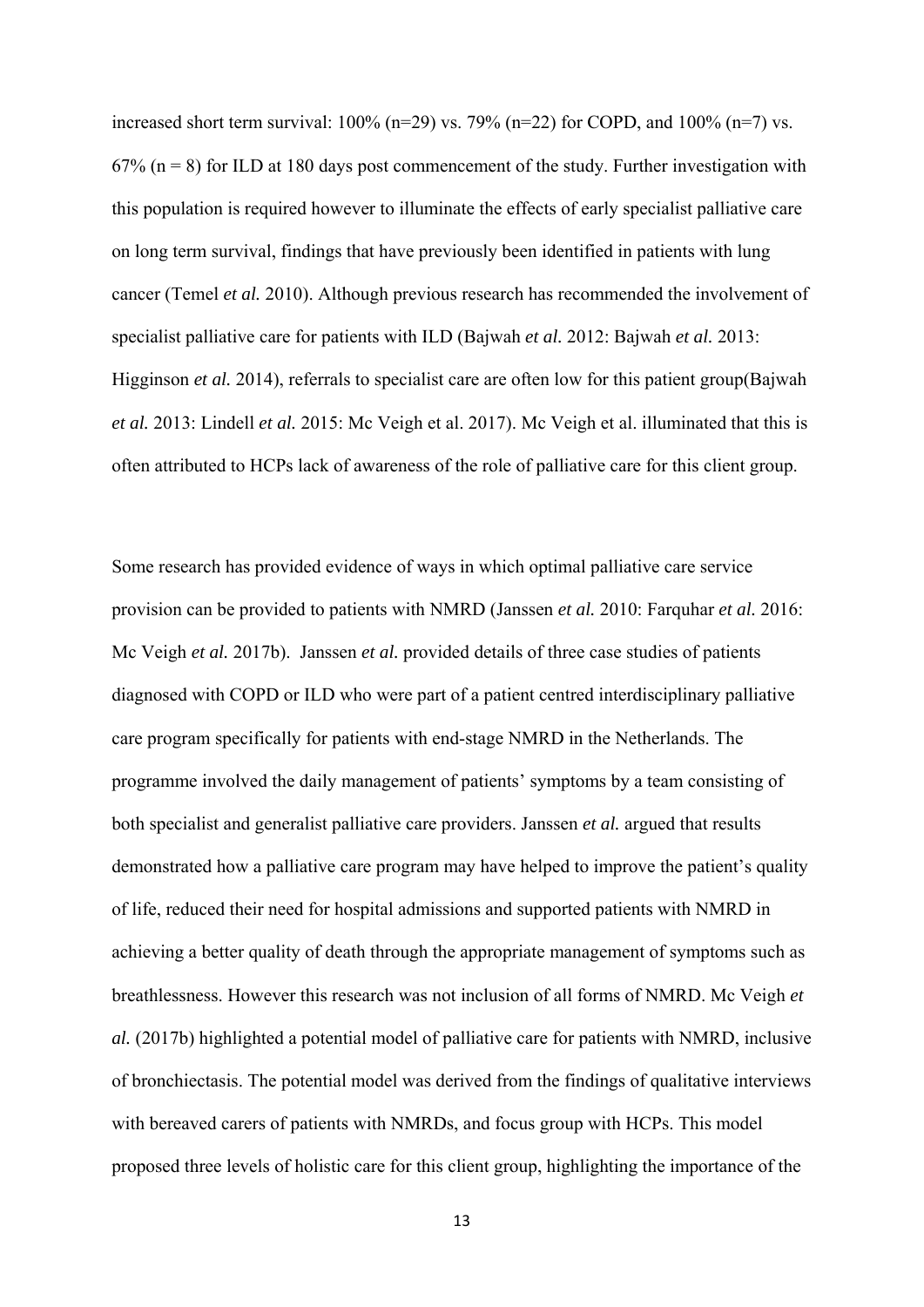involvement of generalist palliative care and specialist respiratory care providers in the care of patients with NMRD from diagnosis. It additionally proposed that the need for specialist palliative care involvement should be assessed throughout the illness trajectory, and involved based on symptom complexity. However, Janssen *et al.* and Mc Veigh *et al.* argued the need for further interventional research to explore the implementation of these models of palliative care in clinical practice.

## **Conclusions**

Evidence suggested disparities in the provision of specialist and generalist palliative care to patients with NMRD, in comparison to those with a malignant diagnosis. This review of the literature has highlighted that there are several gaps in the current research involving the palliative care provided to patients with NMRD. Further research is required to provide a deeper insight into the palliative care provision experienced by those diagnosed with ILD and Bronchiectasis alongside COPD, as the majority of research investigates COPD alone.

### **Key Points**

- Evidence suggested that patients with NMRD and their carers do not receive the same standards of palliative care as patients with malignant respiratory disease.
- Family caregivers also require holistic care.
- There is a lack of evidence regarding palliative care for ILD and bronchiectasis.
- Future policy needs to acknowledge the role of palliative care for patients with all forms of NMRD, and their carers, and ensure optimal implementation in clinical practice.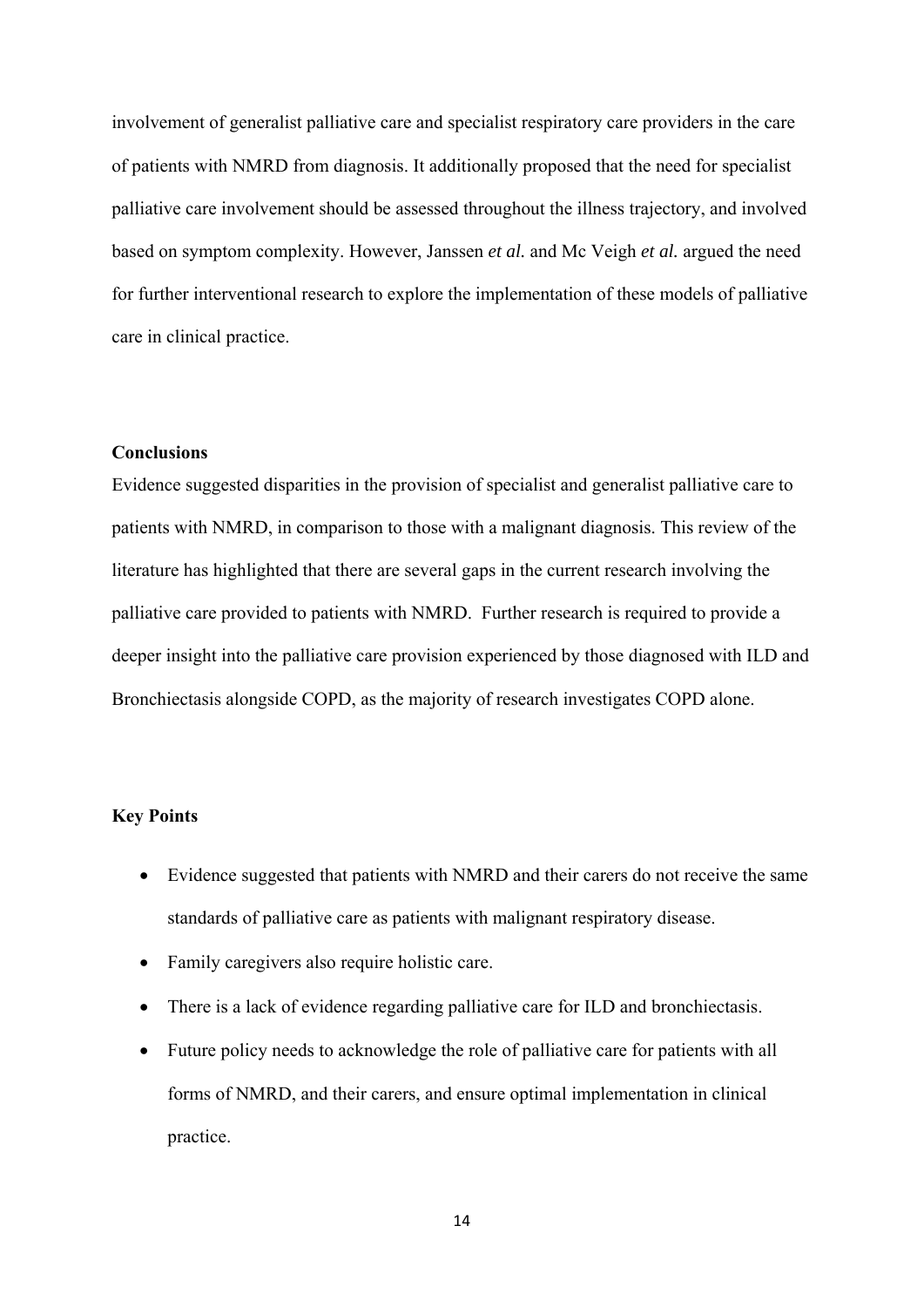## **Ethical Permissions**

Ethical permissions were not required as this review did not include primary data collection.

## **References**

Bajwah, S., Koffman, J. Higginson, I. J., Ross, J. R., Wells, A. U., Birring, S. S. and Riley, J. (2012) ' "I wish I knew more…" the end-of-life planning and information needs for end-stage fibrotic interstitial lung disease: views of patients, carers and health professionals.' *BMJ supportive & palliative care*. 3 (1), p.p. 84-90.

Bajwah, S., Higginson, I. J., Ross, J. R., Wells, A. U., Birring, S. S., Patel, A. and Riley, J. (2012) 'Specialist palliative care is More Than Drugs: A retrospective Study of ILD Patients.' *Lung.* 190 (2), p.p. 215-220.

Bajwah, S., Higginson, I. J., Ross, J. R., Wells, A. U., Birring, S. S., Riley, J., and Koffman, J. (2013) 'The palliative care needs for fibrotic interstitial lung disease: a qualitative study of patients, informal carers and health professionals.' *Palliative medicine*, 27(9), p.p. 869-876.

Bausewein, C., Booth, S., Gysels, M., Kuhnbach, R., Haberland, B. And Higginson, I. J. (2010) 'Understanding Breathlessness: Cross- Sectional Comparison of Symptom Burden and Palliative Care Needs in Chronic Obstructive Pulmonary Disease and Cancer.' *Journal of Palliative Medicine.* 13 (9), p.p. 1109- 1118.

Blinderman, C. D., Homel, P., Billings, J. A., Tennstedt, S. and Portenoy, R. K. (2009) 'Symptom distress and quality of life in patients with advanced chronic obstructive pulmonary disease.' *Journal of pain and symptom management*, 38 (1), p.p. 115-123.

Buxton, K. L., Stone, R. A., Buckingham, R. J., Pursey, N. A. and Roberts, C. M. (2010) 'Current and planned palliative care service provision for chronic obstructive pulmonary disease patients in 239 UK hospital units: comparison with the gold standards framework.' *Palliative Medicine,* 24 (5), p.p. 480- 485.

CASP UK (2012) *CASP Checklists.* (Accessed 22 September 2017). Available at: **http://www.casp-uk.net/#!casp-tools-checklists/c18f8**

Ek, K., Andershed, B., Sahlberg-Blom, E. and Ternestedt, B.M., 2015. "The unpredictable death"—The last year of life for patients with advanced COPD: Relatives' stories. *Palliative & supportive care*, *13*(5), pp.1213-1222.

Ek, K. and Ternestedt, B. M. (2008) 'Living with chronic obstructive pulmonary disease at the end of life: a phenomenological study.' *Journal of Advanced Nursing.* 64 (4), p.p. 470- 478.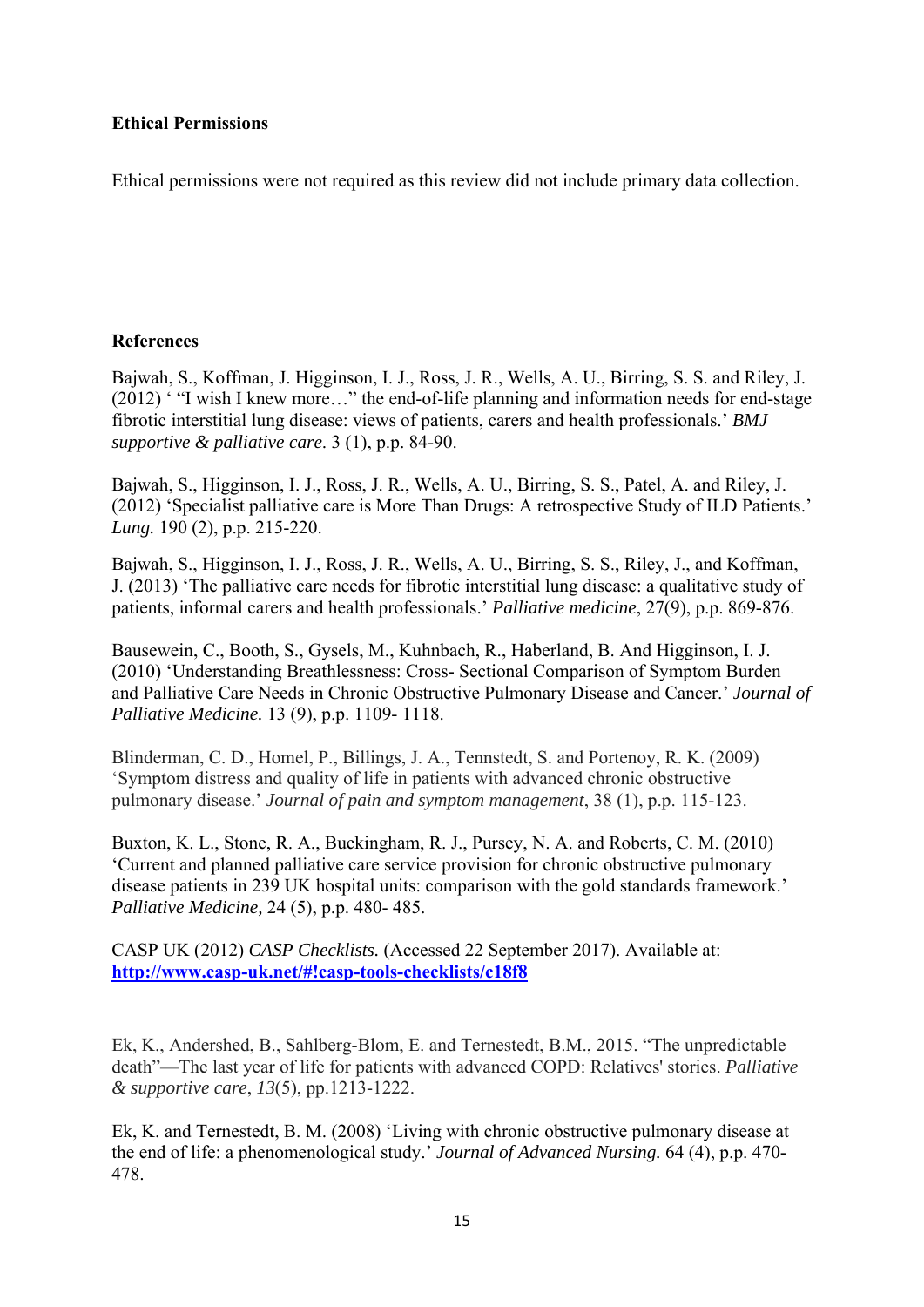Farquhar, M.C., Prevost, A.T., McCrone, P., Brafman-Price, B., Bentley, A., Higginson, I.J., Todd, C.J. and Booth, S. (2016). The clinical and cost effectiveness of a Breathlessness Intervention Service for patients with advanced non-malignant disease and their informal carers: mixed findings of a mixed method randomised controlled trial. *Trials*, *17*(1), p.185.

Faull, C. and Blankley, K. (2015). *Palliative Care. 2nd Edition.* UK: Oxford University Press.

Fitzsimons, D., Mullan, D., Wilson, J. S., Conway, B., Corcoran, B., Dempster, M., Gamble, J., Stewart, C., Rafferty, S., Mc Mahon, M., Mac Mahon, J., Mullholland, P., Stockdale, P., Chew, E., Hanna, L., Brown, J., Ferguson, G. and Fogarty, D. (2007) 'The challenge of patients' unmet needs in the final stages of chronic illness.' *Palliative Medicine.* 21, p.p. 313- 322.

Goodridge, D., Lawson, J., Duggleby, W., Marciniuk, D., Rennie, D. and Stang, M. (2008) 'Health care utilization of patients with chronic obstructive pulmonary disease and lung cancer in the last 12 months of life.' *Respiratory Medicine.* 102 (6), p.p. 885- 891

Goodridge, D., Lawson, J., Rennie, D. and Marciniuk, D. (2010) 'Rural/Urban differences in health care utilization and place of death for persons with respiratory illness in the last year of life.' *Rural and Remote Health.* 10 (1349), p.p. 1-15.

Gott, M. C., Gardiner, N. S., Payne, S., Seamark, D., Barnes, S., Halpin, D. and Ruse, C. (2009) 'Barriers to advance care planning in chronic obstructive pulmonary disease.' *Palliative Medicine*. 23 (7), p.p. 642-648.

Gott, M., Seymour, J., Ingleton, C., Gardiner, C. and Bellamy, G. (2012) 'That's part of everybody's job': the perspectives of health care staff in England and New Zealand on the meaning and remit of palliative care.' *Palliative Medicine*. 26 (3), p.p. 232-241.

Gysels, M. and Higginson, I. J. (2008) 'Access to Services for Patients with Chronic Obstructive Pulmonary Disease: The Invisibility of Breathlessness.' *Journal of Pain and Symptom Management.* 36 (5), p.p. 451- 460.

Habraken, J. M., Pols, J., Bindels, P. J. E. And Willems, D. L. (2008) 'The silence of patients with end-stage COPD: a qualitative study.' *British Journal of General Practice.* 58, p.p. 844- 849.

Hasson, F., Spence, A., Waldron, M., Kernohan, G., Mc Laughlin, D., Watson, B. and Cochrane, B. (2008) 'I cannot get a breath: experiences of living with advanced chronic obstructive disease.' *International journal of Palliative Nursing.* 14 (11), p.p.526- 531.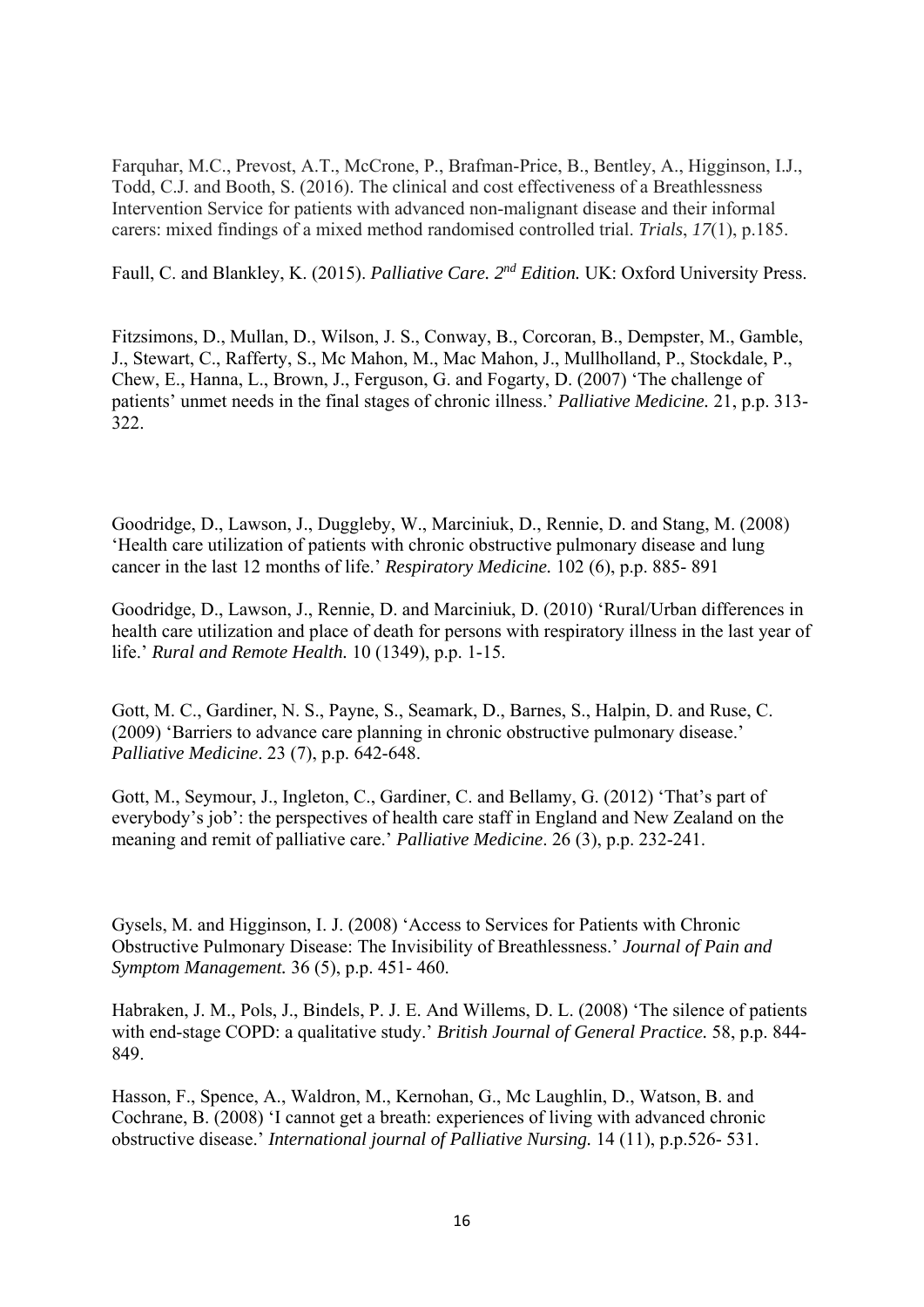Hasson, F., Spence, A., Waldron, M., Kernohan, G., Mc Laughlin, D., Watson, B. and Cochrane, B. (2009) 'Experiences and Needs of Bereaved Carers during Palliative and Endof- Life Care for People with Chronic Obstructive Pulmonary Disease.' *Journal of Palliative Care.* 25 (3), p.p. 157- 163.

Higginson, I. J., Bausewein, C., Reilly, C. C., Gao, W., Gysels, M., Dzingina, M., and Moxham, J. (2014) 'An integrated palliative and respiratory care service for patients with advanced disease and refractory breathlessness: a randomised controlled trial.' *The Lancet Respiratory Medicine*. 2 (12), p.p. 979- 987.

Hynes, G., Stokes, A., and McCarron, M. (2012) 'Informal care‐giving in advanced chronic obstructive pulmonary disease: lay knowledge and experience.' *Journal of clinical nursing*. 21 (7‐8), p.p. 1068-1077.

Janssen, D. J. A., Spruit, M. A., Alsemgeest, T. P. G., Does, J. D., Schols, J. M. G. A. and Wouters, E. F. M. (2010) 'A patient-centred interdisciplinary palliative care programme for end-stage chronic respiratory diseases.' *International Journal of Palliative Nursing.* 16 (4), p.p. 189- 194.

Janssen, D. J. A., Curtis, J. R., Au, D. H., Spruit, M. A., Downey, L., Schols, J. M. G. A., Wouters, E. F. M. and Engelberg, R. A. (2011) 'Patient-clinician communication about endof-life care for Dutch and US patients.' *European Respiratory Journal.* 38 (2), p.p. 268-276.

Kanervisto, M., Kaistila, T. And Paavilainen, E. (2007) 'Severe chronic obstructive pulmonary disease in a family's everyday life in Finland: Perceptions of people with chronic obstructive pulmonary disease and their spouses.' *Nursing and Health Sciences.* 9, p.p. 40-47.

Lindell, K. O., Liang, Z., Hoffman, L. A., Rosenzweig, M. Q., Saul, M. I., Pilewski, J. M., Gibson, K. F. and Kaminski, N. (2015) 'Palliative Care and Location of Death in Decedents with Idiopathic Pulmonary Fibrosis.' *Chest.* 147 (2), p.p. 423-429.

Maric, D., Jovanovic, D., Nagorni-Obradovic, L., Stjepanovic, M., Kisic-Tepavcevic, D. and Pekmezovic, T., 2016. Assessment of health-related quality of life in end-stage chronic obstructive pulmonary disease and non-small-cell lung cancer patients in Serbia. *Palliative & supportive care*, *14*(1), pp.60-68.

Matsunuma, R., Takato, H., Takeda, Y., Watanabe, S., Waseda, Y., Murakami, S., Kawaura, Y. and Kasahara, K., 2016. Patients with end-stage interstitial lung disease may have more problems with dyspnea than end-stage lung cancer patients. *Indian journal of palliative care*, *22*(3), p.282.

Mc Veigh, C., Reid, J., Larkin, P., Porter, S. and Hudson, P., (2017a). The experience of palliative care service provision for people with non‐malignant respiratory disease and their family carers: an all‐Ireland qualitative study. *Journal of Advanced Nursing*.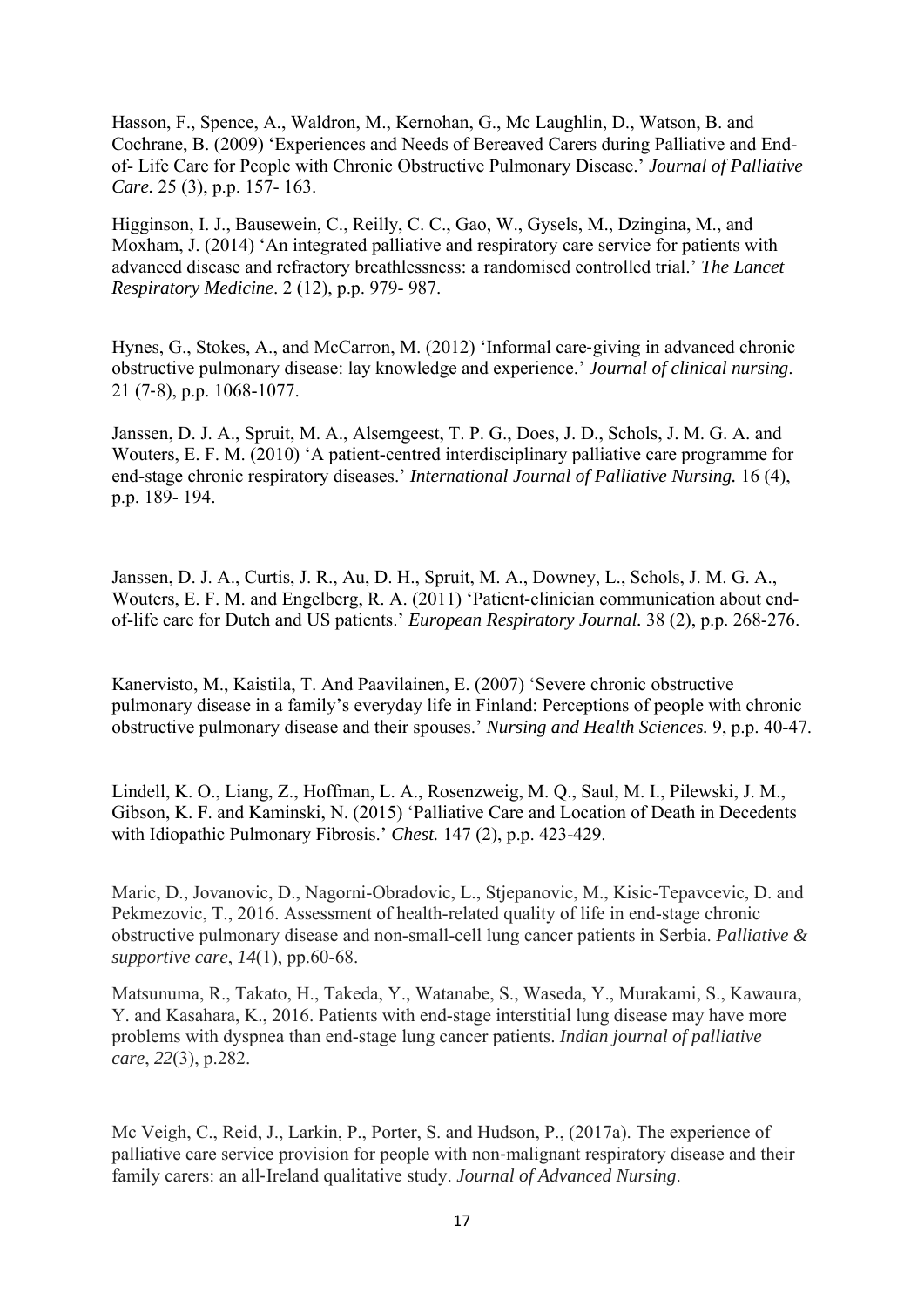Mc Veigh, C., Reid, J., Larkin, P., Porter, S. and Hudson, P., (2017b). The provision of generalist and specialist palliative care for patients with non-malignant respiratory disease in the North and Republic of Ireland: a qualitative study. *BMC palliative care*, *17*(1), p.6.

**Mc Veigh, C.** (2016) *Chapter 27: Palliative Care approaches to Chronic Obstructive Airways Disease.* In: Ingleton, C. and Larkin, P. (2016) *Palliative Care nursing- at a Glance.*  UK: Wiley.

Mitchell, H., Noble, S., Finlay, I. and Nelson, A. (2012) 'Defining the palliative care patient: its challenges and implications for service delivery.' *BMJ supportive and palliative care.* 3, p.p. 46-52.

National End of Life Care Intelligence Network (2011) *Deaths from Respiratory Diseases: Implications for End of Life Care in England.* Bristol: National End of Life Care Intelligence Network.

O' Neill, B. and Fallon, M. (1997) 'ABC of Palliative Care: Principles of Palliative Care and Pain Control.' *British Medical Journal.* 315, p.p. 801-804.

Partridge, M. R., Khatri, A., Sutton, L., Welham, S. and Afmedzai, S. H. (2009) 'Palliative care services for those with chronic lung disease.' *Chronic Respiratory Disease.* 6, p.p. 13- 17.

Paterson, B. L., Thorne, S. E., Canam, C., and Jillings, C. (2001). *Meta-study of qualitative health research: A practical guide to meta-analysis and meta-synthesis*. Thousand Oaks, CA: Sage.

Philip, J., Gold, M., Brand, C., Douglass, J., Miller, B., and Sundararajan, V. (2012) 'Negotiating hope with chronic obstructive pulmonary disease patients: a qualitative study of patients and HCPs.' *Internal Medicine Journal*. 42 (7), p.p. 816-822.

Philip, J., Gold, M., Brand, C., Miller, B., Douglass, J. and Sundararajan, V. (2014) 'Facilitating Change and Adaptation: The Experiences of Current and Bereaved Carers of Patients with Severe Chronic Obstructive Pulmonary Disease.' *Journal of palliative medicine*. 17 (4), p.p. 421-427.

Pinnock, H., Kendall, M., Murray, S. A., Worth, A., Porter, M., Mac Nee, W. and Sheikh, A. (2011) 'Living and dying with severe chronic obstructive pulmonary disease: multiperspective longitudinal qualitative study.' *British Medical Journal.* 342 (d142), p.p. 1- 10.

Roberts, C. M., Seiger, A., Buckingham, R. J. and Stone, R. A. (2008) 'Clinician perceived good practice in end- of- life care for patients with COPD.' *Palliative Medicine.* 22, p.p. 855- 858.